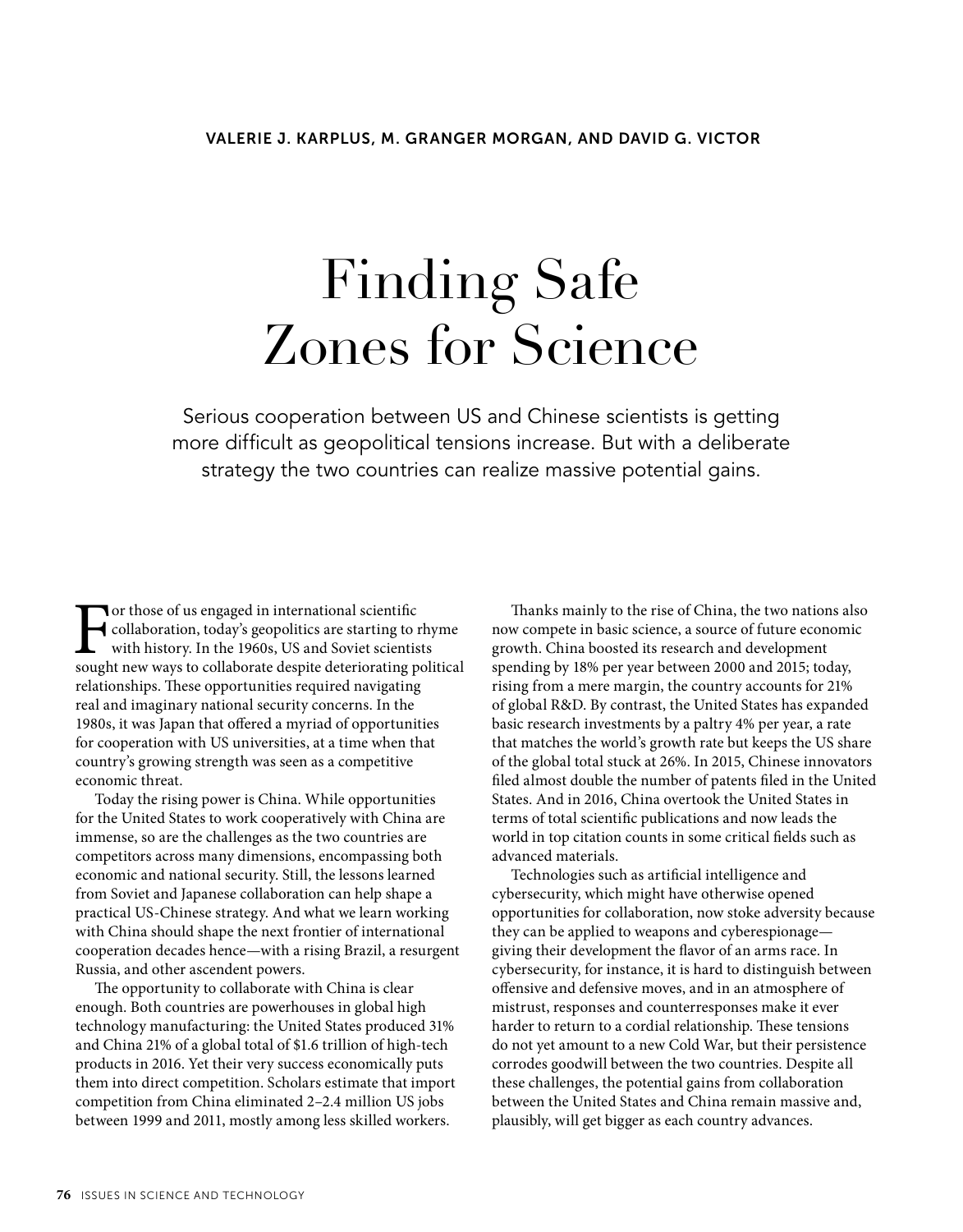It is no longer good enough for the scientific community to merely declare that there are big gains from collaboration. Abstract gains often don't carry much political weight, especially in the context of deep mistrust. We in the scientific community must get better at managing collaborations to align with geopolitical realities and risks. We must pick and choose among opportunities that aren't prone to toxic geopolitical spirals. Where cooperation requires bigger geopolitical risks, we must have structures and strategies that lower the risks. These strategies for engagement must be based in reality and built to survive inevitable ups and downs, not just justified by abstract and theoretical gains.

Creating an agenda for collaboration won't be easy, for the political context that has underpinned such efforts in recent decades is quickly eroding. Internal politics in both nations now rewards hostility, making it even harder to mount and sustain efforts aimed at stanching today's wounds. Here in the United States the pressures to avoid cooperation are bipartisan and growing in intensity. In fact, one of the few areas of continuity from the Trump to the Biden administrations has been ever-frostier relations with China.

To help address this situation, we propose a framework for thinking about where US-Chinese research collaboration, in today's tense environment, can most usefully and most practically occur. Our framework helps to identify safe zones: places where traditional cooperation will be greatest. And it puts a spotlight on those places where gains, while potentially large, are steeped in political risk. The hard but most fruitful work of collaboration will come in those places—but only with active political engineering to help manage the risks.

It is one thing to offer an idealized scheme for focus, but quite another to put that system into practice. Thus, we also offer an outline of US science and technology (S&T) policy that can facilitate cooperation, and we invite a comparable effort in China. With such support, deliberation by practical-minded scientists, technologists, and research administrators in both countries can help their governments coordinate joint action.

#### **A framework for cooperation**

The centerpiece of our argument is a framework for identifying areas that have the potential for large gains and where cooperation—intrinsically or with policy design can be buffered against inevitable geopolitical shocks. In the next 75 years, learning how to achieve and sustain these gains from cooperation will have many advantages. By expanding the domain of ideas and the size of markets for experimentation, cooperative approaches can push the technological frontier faster and allow more rapid and pervasive scaling in the application of novel technologies.

This wave of cooperation could give the United States a stronger hand in shaping standards and norms for technologies that could go awry, such as artificial intelligence and solar geoengineering. And cooperation, where it works, can cultivate goodwill that can help the two countries through periods of geopolitical tensions and form a basis for broader mutual efforts. During and after the Cold War, scientists who had cooperated across the Iron Curtain helped their countries navigate difficult issues, just as scientists with similar histories helped the United States and Iran reach a deal on the latter's nuclear program even as the two remain at loggerheads on many other issues.

Only a decade ago, when the United States and China weren't steeped in suspicion of each other's intentions, it might have been possible to identify areas where there would be gains from collaboration and to get started on building them. At that time, economic or scientific shocks could have been tamped down. Today, much more careful design of cooperative policies will be needed, and we must anticipate storms that could blow plans off course. A realistic S&T cooperation policy, advanced in the context of low levels of trust, requires that the scientific community and its allied diplomats get better at understanding where debilitating shocks may arise and how to manage their fallout.

The framework in Table 1 maps two dimensions of possible outcomes from potential US-Chinese cooperation in particular domains of science and technology.

One outcome, displayed on the horizontal axis, is possible joint social gains from cooperating in contrast to a scenario in which each country works independently. Along the scale of gains, we expect mature technologies and scientific knowledge, along with innovations closer to commercial application such as wind energy or aerospace technology, to yield low gains from cooperation. These fall on the left half of the table. By contrast, activities that fall on the right half, such as fundamental research, offer, in our estimation, clearer potential for gains. In this domain are areas in which neither country has a clear lead or projects are complex and expensive. Such areas are likely to generate large spillovers that, because they are difficult to appropriate, benefit from recombination of diverse ideas and market pull at scale. These potential shared interests could also make the relationship more resilient to future political shocks that can undermine practical cooperation.

The vertical axis shows the risk that collaboration could spark or intensify political tensions. Bilateral relations are always perturbed by events; what matters is the capacity to contain the political damage and sustain valuable interactions. For instance, the US bombing of the Chinese embassy in Belgrade in 1999 rocked the relationship, at what was otherwise a relatively high point. Protesters stormed the US embassy district in Beijing, but the tensions abated when a compensation agreement was later drawn up. Collateral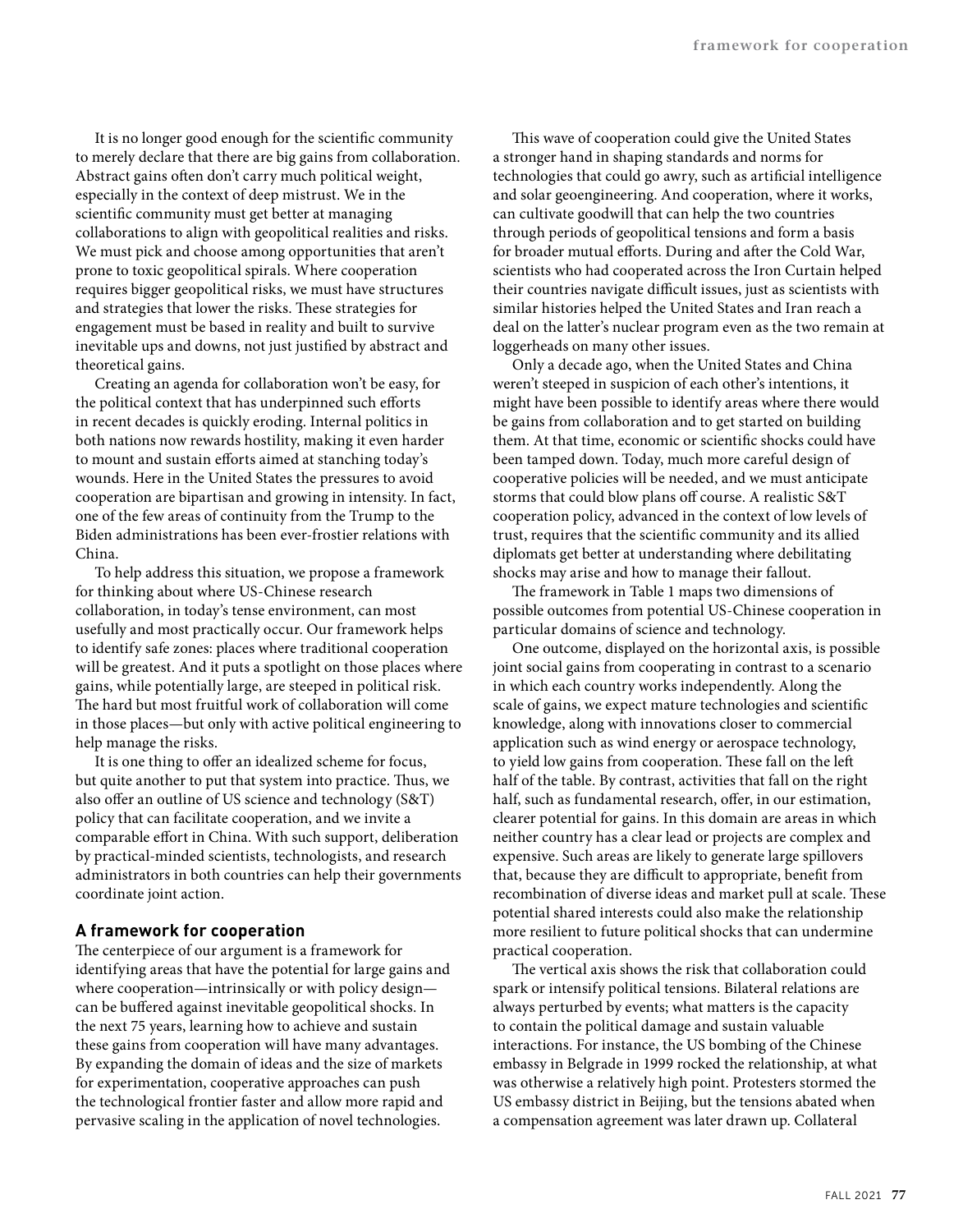# *Table 1.* **FRAMEWORK FOR ASSESSING TRADE-OFFS IN JOINT SOCIAL GAINS VERSUS POLITICAL RISKS IN US-CHINA COOPERATION**

| RELATIONS<br><b>ACTIVIT</b><br>OPERATIVE<br>POLI                                    | · Advanced weapons systems<br>• Machine-augmented intelligence<br>• Aerospace technology<br>• Quantum encryption<br>· High-voltage direct current electricity transmission<br>• Small modular reactors and micro nuclear reactors | • Joint investigation of COVID-19 origins<br>· Earth observation, e.g., greenhouse gas<br>emissions, climate change, human trafficking,<br>environmental degradation<br>• Superconductivity<br>• Geoengineering<br>• Stem cell research |
|-------------------------------------------------------------------------------------|-----------------------------------------------------------------------------------------------------------------------------------------------------------------------------------------------------------------------------------|-----------------------------------------------------------------------------------------------------------------------------------------------------------------------------------------------------------------------------------------|
| DVERSE<br>ASING<br>O<br>$\cup$<br>$\circ$<br>MAGNIFYING<br>CRE.<br><b>RISK</b><br>ш | • Wind and solar energy technology development<br>• Advanced battery chemistries<br>· High-speed rail                                                                                                                             | • Radio and optical astronomy; astrophysics<br>· Solid earth physics; plate tectonics; systems ecology<br>• Advanced mathematics<br>• Carbon capture and sequestration<br>• Fundamental quantum physics<br>• Technical standard-setting |

#### INCREASING



damage to the long-term relationship was contained, and relations were normalized—including, in 2001, when the United States backed China's entry into the World Trade Organization.

Today, relations are less stable, and collateral damage is harder to contain. A variety of possible shocks—such as a major computer or biological hacking event, a military escalation in the South China Sea, metastasizing anti-Chinese racism in the United States, or dramatic financial losses in world stock markets linked to heavy-handed government interventions—could quickly scuttle fragile support for ongoing or potential cooperation. These sorts of shocks will put any collaboration agreement at risk, but if the agreement itself generates or exacerbates tensions, cooperation is unlikely to take hold and be fruitful.

Fallout is likely to be lower if the collaboration generates powerful stakeholders in both countries who want the effort to continue or if domestic interests in both countries don't much care about the domain of cooperation. Fundamental work in quantum and particle physics, for example, could distribute high fixed costs while generating new knowledge. Potential fallout increases if joint research products have applications in areas that are primed for contestation, real or perceived, such

as national defense or economic competitiveness.

As technology development advances, the opportunities and risks from cooperation may shift. More fundamental research domains, long thought to occupy a benign world of apolitical thinkers, may migrate northwest in the framework. For example, some advances in solid earth physics (lower right quadrant) could inform the design of guidance systems for missiles (upper left quadrant). Uneven advances within each country could yield more benign shifts. For example, if carbon capture and sequestration or direct air capture technologies advance—as has happened in wind power that might limit the potential for joint gains from continued cooperation. Shifts that cause a technology to migrate from the lower right to lower left quadrants require rethinking traditional S&T collaborations but are unlikely to poke the geopolitical bear. In the United States, some will fear that China's innovators may be able to move more swiftly, and with state support, to capture market share; but that risk exists even if innovation proceeds independently. The case of lithium-based batteries offers a current example: because China (along with Korea) dominates the field, cooperative efforts to advance even fundamental research in this area are viewed with skepticism.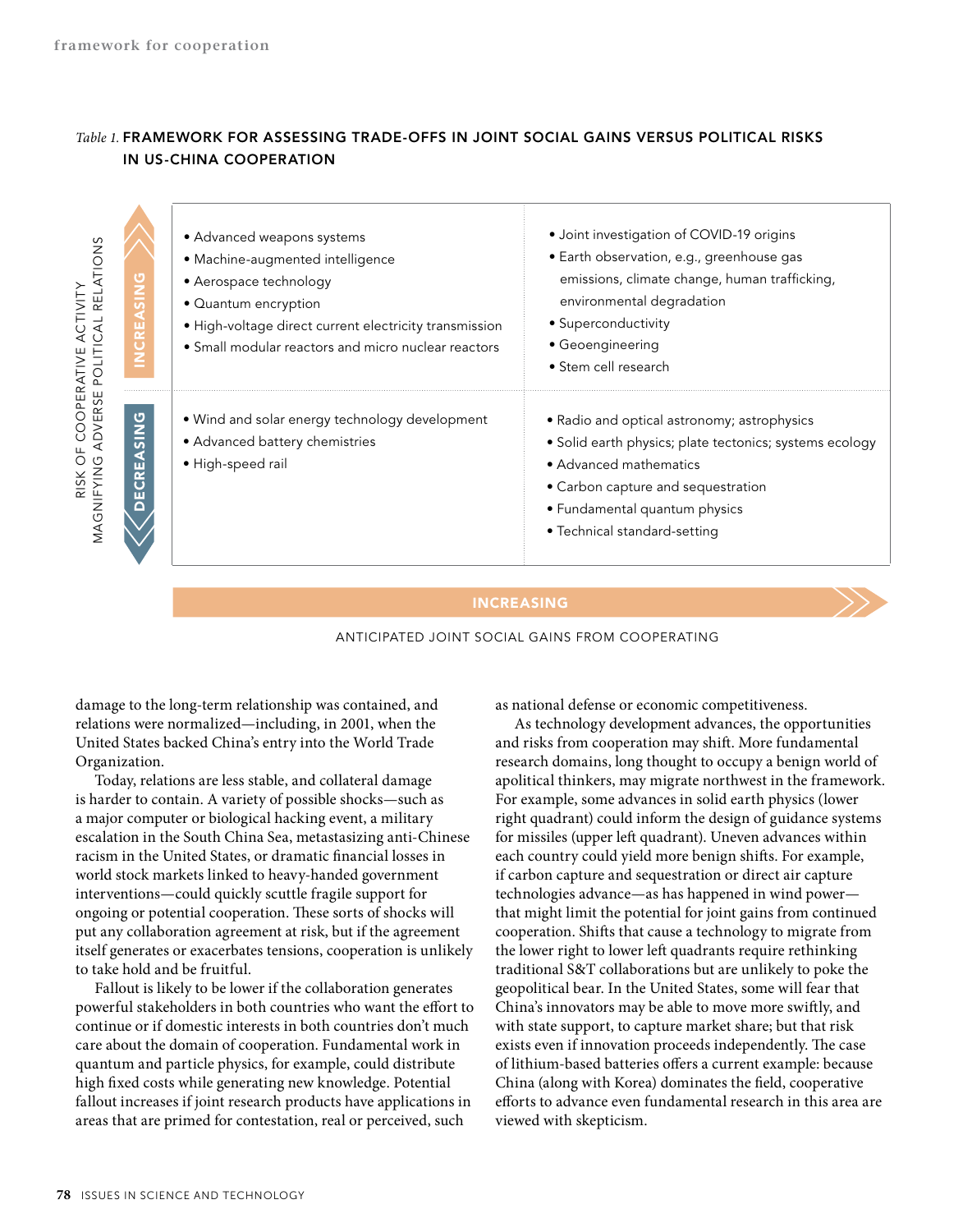# **Outlining a policy strategy**

When used to inform policymaking, the implicit message of our framework is that successful collaborations must start with a wisely chosen domain. Regardless of the personalities of scientists or institutions involved, the determining factor in long-term scientific cooperation will be the ability to generate mutually beneficial gains while lowering the risks from geopolitical shocks. This context varies with different concerns and technologies.

Cooperation is likely to be most politically viable and durable if focused on the activities that sit in the lower right quadrant of the table. These are activities that create hardto-appropriate fundamental knowledge or hard-to-realize resource-intensive demonstrations of technologies that have the potential to improve the human condition. In areas of fundamental science ranging from basic biology and genomics to radio astronomy, gravity waves, and the study of neutrinos, Chinese research is strong and growing and ripe for a mutually beneficial collaboration with the United States.

One example of technology demonstration can be found in the US-China Clean Energy Research Center (CERC)—a consortium created during the Obama administration as part of a comprehensive strategy to link the two countries more closely. CERC facilitated productive interactions between academic and industry researchers focused in thematic areas such as cleaner coal and green buildings, generating publications, patents, networks, and goodwill, and helped to manage potential intellectual property conflicts. Had CERC been bigger in scale and more reliable in its commitment, the impact probably would have been much larger, with higher odds of joint discoveries that could cause fundamental shifts and commercial applications of clean energy technology at scale. Such engagement with China around advanced technology and deployment might also have made it much easier to help shape that country's massive energy technology export program linked to the Belt and Road Initiative.

It may be possible to maximize gains from cooperation by navigating around areas of toxic fallout. For example, rather than launching a collaborative study on the origins of COVID-19, China and the United States could establish a joint research program to control future zoonotic diseases that could lead to global pandemics. However painstaking, this process could successfully move this sensitive area from the upper right to lower right quadrants in our scheme.

Collaborations outside the lower right quadrant in the framework will demand utmost tact in their management. The area where strategic thinking is most important is the upper right quadrant, featuring areas with large potential gains from collaboration, despite high risks. Work undertaken in this quadrant requires a degree of "political engineering"—ensuring that collaboration

generates domestic benefits for a powerful constituency and thus guaranteeing political supporters that will sustain the enterprise through rough periods in foreign relations.

Such an engineering of political support for a research program has precedent. The US Department of Energy's programs on carbon capture and sequestration (CCS), for example, have shifted from integrated cross-border activities when relations have been good to separate but coordinated activities when relations turn rough—all the while continuing to deliver benefits. The Advanced Coal Technology Track of the CERC created opportunities for top CCS researchers and industry practitioners from both countries to interact regularly and develop joint projects, part of a longer history of US-Chinese collaboration on energy. The cooperation built on and reinforced over 15 years of research funded by DOE and spread across the country, from West Virginia to New Mexico, with local academic and industry partners. The program survived renewed US-Chinese tensions under the Trump administration. Although it has not been renewed post-2020, the groups it funded in both countries will continue research with strong domestic backing—and establish a foundation for restarting practical collaboration. Pressure to deliver on decarbonization will push innovators in both countries in parallel, with the result that any progress is likely to continue and to deliver associated benefits. Governments can't orchestrate that fully, but their actions can raise the odds that innovators will find partners and their joint efforts will thrive.

The most problematic domain for collaboration involves topics that fall in the upper left quadrant of the framework. Here expectations should be lowest, though there remains merit in monitoring opportunities closely. Without access to classified evidence, it is unclear to what extent US concerns about the telecommunication systems being supplied around the world by China's Huawei are motivated by legitimate security concerns (hidden software capabilities) and to what extent they reflect a desire to advance the commercial interests of American competitors. Such potential risks of hidden security vulnerabilities are real for high-voltage circuit breakers, transformers, pumps, valves, and other critical devices in networked systems, all of which are now integrated with digital control and communications systems. "Proving" all the associated code, to make sure there are no hidden traps, is probably not possible, but the computer security and regulatory communities should be working harder on developing strategies that can dramatically reduce our vulnerabilities.

# **Beyond specific technologies**

In the real world, cooperative action often does not sit neatly in just one of the quadrants. Rather collaboration in one domain is frequently linked to others, and, as noted above,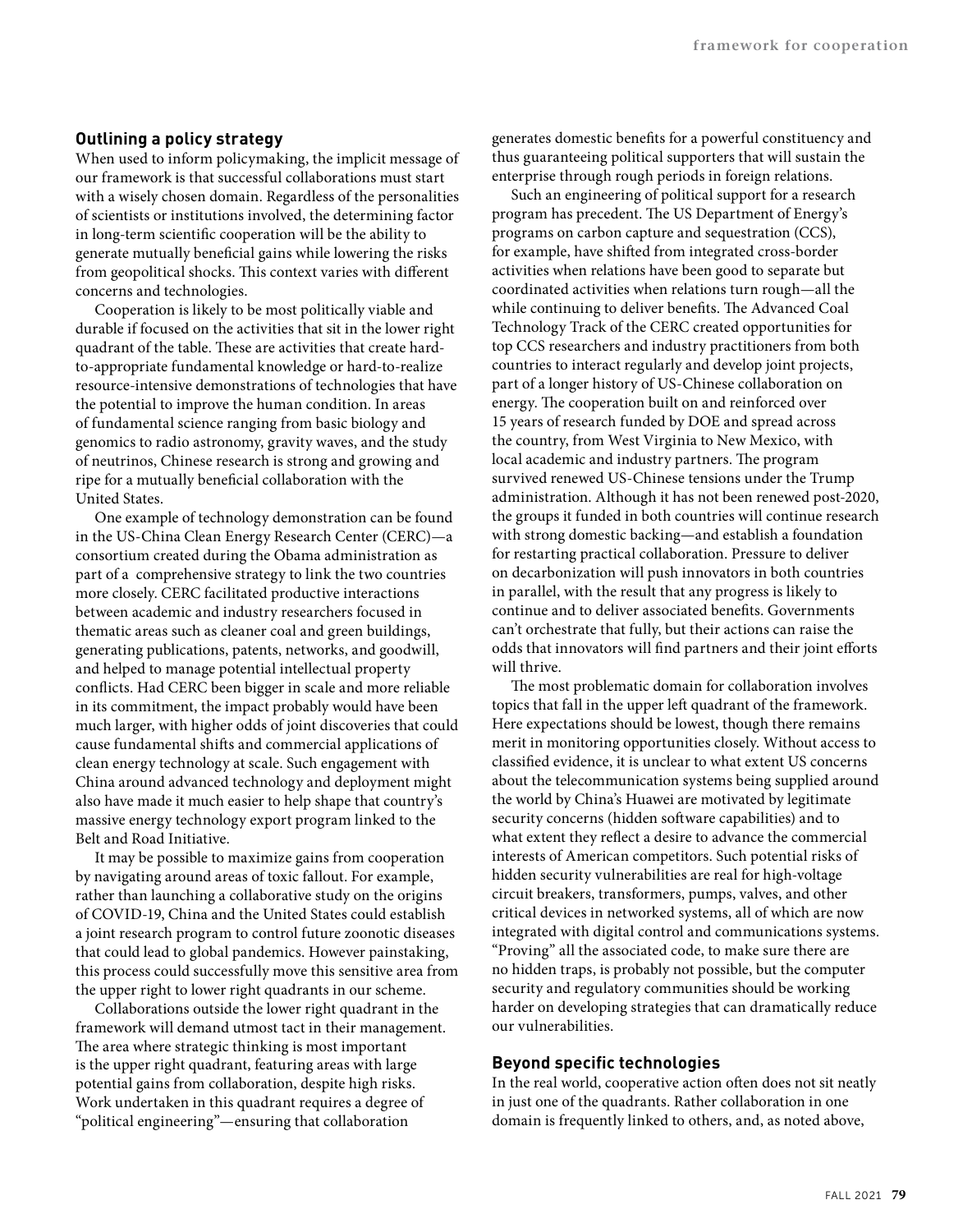cooperation that begins in one quadrant can migrate to another. What seems like a low-risk venture at one time may become embroiled in controversy as the relationship between nations sours. The task is therefore to figure out how to avoid global bifurcation in areas where the gains from cooperating are highest while taking clear-eyed steps to address potential security threats. Civilian space programs offer an excellent example. Today, in part because of an early congressional ban on all forms of US collaboration with China in this domain, the world is witnessing the development of parallel programs to build space stations and lunar bases. Rather than the ongoing competition, it seems likely that a collaborative international program could be achieving much greater benefit for all.

Supply chains provide a good example of the multiquadrant nature of real commercial and S&T activities. One of the many lessons of the pandemic has been that supply chains built for economic efficiency can quickly break down when circumstances change. The narratives we have generated around such interdependencies need to be re-examined. Supply chains that are critical require careful management and international cooperation. We know, for example, we will continue to need advanced semiconductors, power electronics, high-performance batteries, civilian aircraft, and large high-voltage circuit breakers and power transformers. For these technologies, national security hinges on understanding the geography of supporting supply chains in detail and building redundant pathways for critical components.

In some cases, redundant production in friendly countries plus domestic stockpiles will be sufficient. In other cases, identifying supply chain vulnerabilities and reducing them in a sustainable way may be challenging. Two years ago, public health officials found it hard to persuade policymakers that the United States had a vulnerability in the supply of personal protective equipment (PPE) and ventilators. Shortages and skyrocketing prices in the early months of COVID-19 proved the former vulnerability correct and the latter obdurate. The lesson is that US policy should value resilience in critical supply chains more highly—to incentivize investments in flexible capacity and ensure that stress testing for resilience occurs alongside commercial pressure to optimize efficiency. As system ecologists have told us for years, there is an inherent tension between resilience and efficiency. If an environment is very stable, it is expensive to maintain capabilities that will only become important when the environment changes.

Flexible manufacturing capacity is thus paramount. A nation does not have to be making or stockpiling lots of ventilators if it has supported the ability of its manufacturers and suppliers to rapidly pivot to provide them when the need arises. However, developing this capability is more than a technical problem. It requires coherent and supportive

public policy and regulation to make it economically viable for private sector players to invest in production flexibility to support resilience. Stockpiling has a role, but what really matters is a stockpiling strategy that is informed by frontier information about how quickly and flexibly production lines can pivot and scale as needed in extreme circumstances. In the era of global supply chains, no government can make those policy choices independently.

A similar shift in interdependencies can be seen in frameworks for dual-use technologies and export controls, which now seem outdated. Determining when restrictions apply to a specific technology is challenging. For instance, we have placed "fundamental quantum physics" in the lower right quadrant of the framework and "quantum encryption" in the upper left because we can see basic ideas in the former and national security application in the latter. But some forms of progress in quantum physics could quickly upend the implications for encryption and other applications. There will always be those in the security community who will argue that any area that could in theory lead to national security consequences should be controlled.

An expansive interpretation of dual-use technologies will, over time, isolate the United States from ideas and capital in the rest of the world. An example of harmfully expansive definitions is when the Committee on Foreign Investment in the United States, headed by the Treasury secretary, rejected a China-linked company's bid to invest in US wind farms. Similarly, for years the United States banned the export of higher-end encryption technology needed in the financial industry. The result was that European suppliers moved in to fill the need, using knowledge either available in the literature or that they had independently developed, and the United States lost much of that market. Keeping export control systems efficient and up to date will never be easy, but a failure to devise much better and balanced strategies can have serious consequences for the competitive position of US industry.

As with export control, the development of commercial standards is an area that, if handled poorly, could impede cooperation. The standards to which products and processes are designed and certified may strike many as dull or obscure, but they are critical to modern technical society and can underpin national competitive advantage in subtle ways. China's government has figured this out and is working to establish standards that will advantage its manufacturers in both formal and informal ways. The Western democracies must engage more actively in preserving an inclusive, evenhanded approach to global standard-setting for emerging technologies. There is considerable evidence that the best standards are those developed through negotiation among relevant experts and firms, *not* simply imposed by national governments.

A full-blown assessment of US export control, supply